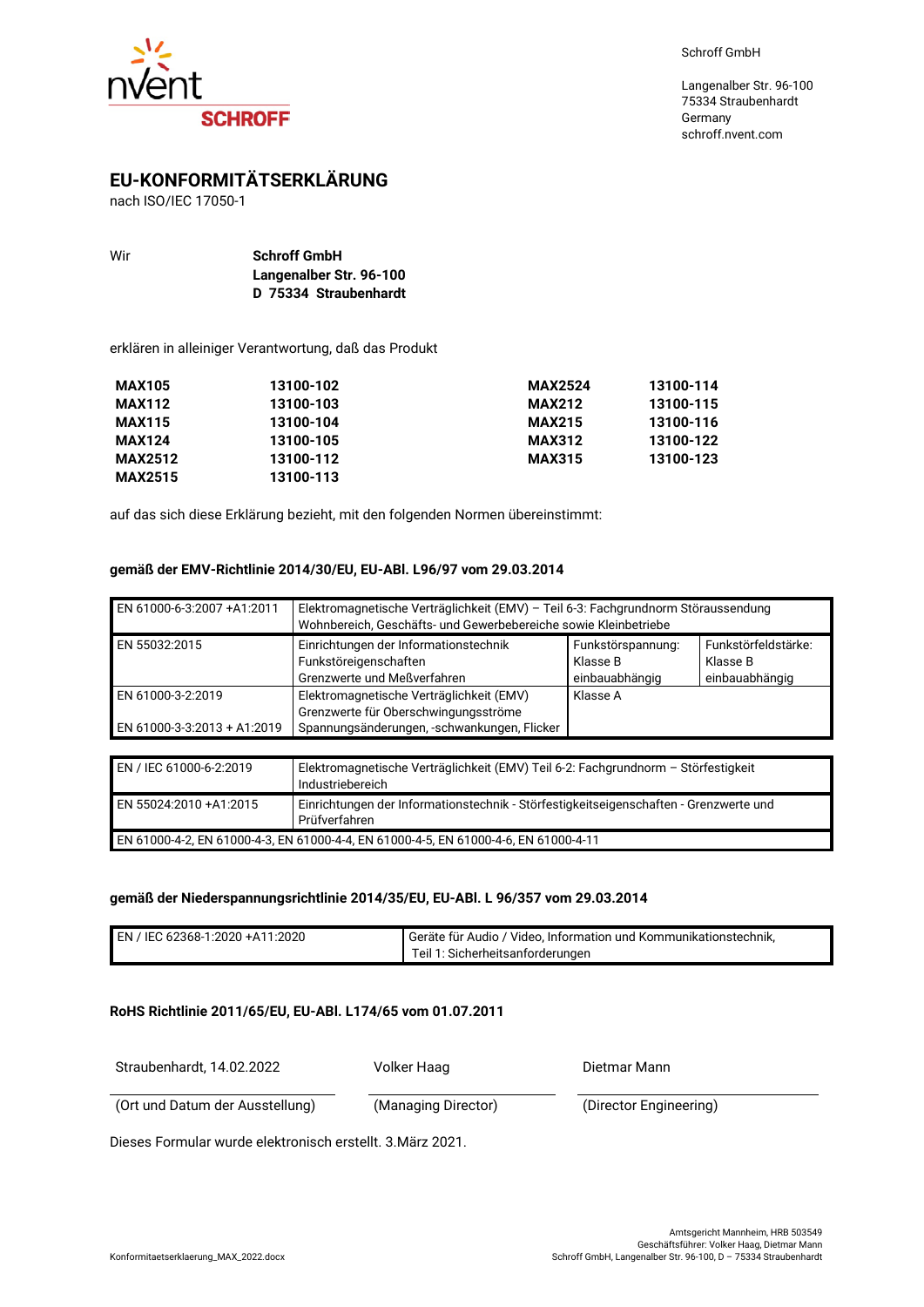

# **SCHROFF**

# **EU-DECLARATION OF CONFORMITY**

according ISO/IEC 17050-1

| We | <b>Schroff GmbH</b>     |
|----|-------------------------|
|    | Langenalber Str. 96-100 |
|    | D 75334 Straubenhardt   |

declare under our sole responsibility that the product

| <b>MAX105</b>  | 13100-102 | <b>MAX2524</b> | 13100-114 |
|----------------|-----------|----------------|-----------|
| <b>MAX112</b>  | 13100-103 | <b>MAX212</b>  | 13100-115 |
| <b>MAX115</b>  | 13100-104 | <b>MAX215</b>  | 13100-116 |
| <b>MAX124</b>  | 13100-105 | <b>MAX312</b>  | 13100-122 |
| <b>MAX2512</b> | 13100-112 | <b>MAX315</b>  | 13100-123 |
| <b>MAX2515</b> | 13100-113 |                |           |

to which this declaration relates is in conformity with the following standard:

## **according to EMC directive 2014/30/EU, EU-ABl. L96/97 - 29.03.2014**

| EN 61000-6-3:2007 +A1:2011                       | Electromagnetic compatibility (EMC) - Part 6-3: Generic standards - Emission standard for<br>residential, commercial and light-industrial environments |                                                                  |                                                                         |
|--------------------------------------------------|--------------------------------------------------------------------------------------------------------------------------------------------------------|------------------------------------------------------------------|-------------------------------------------------------------------------|
| EN 55032:2015                                    | Information technology equipment -<br>Radio disturbance characteristics -<br>Limits and methods of measurement                                         | Radio disturbance voltage:<br>Class B<br>depends on installation | Radio disturbance field<br>strength: Class B<br>depends on installation |
| EN 61000-3-2:2019<br>EN 61000-3-3:2013 + A1:2019 | Electromagnetic compatibility (EMC)<br>Limits for harmonic current emissions<br>Voltages changes, fluctuations, flicker                                | Class A                                                          |                                                                         |

| EN / IEC 61000-6-2:2019                                                             | Electromagnetic compatibility (EMC) - Part 6-2 - Generic standard - Immunity for industrial<br>environments |  |
|-------------------------------------------------------------------------------------|-------------------------------------------------------------------------------------------------------------|--|
| EN 55024:2010 +A1:2015                                                              | Information technology equipment - Immunity characteristics - Limits and methods of<br>measurement          |  |
| EN 61000-4-2, EN 61000-4-3, EN 61000-4-4, EN 61000-4-5, EN 61000-4-6, EN 61000-4-11 |                                                                                                             |  |

#### **according to low voltage directive 2014/35/EU, EU-ABl. L 96/357 - 29.03.2014**

| EN / IEC 62368-1:2020 +A11:2020 | I Equipment for audio/video, information and communication technology, |
|---------------------------------|------------------------------------------------------------------------|
|                                 | Part 1: Safety requirements                                            |

## **RoHS directive 2011/65/EC, EU-ABl. L174/65 - 01.07.2011**

Straubenhardt, 14.02.2022 Volker Haag Dietmar Mann

(Place and date of issue) (Managing Director) (Director Engineering)

This form has been created electronically, as of March, 3rd. 2021.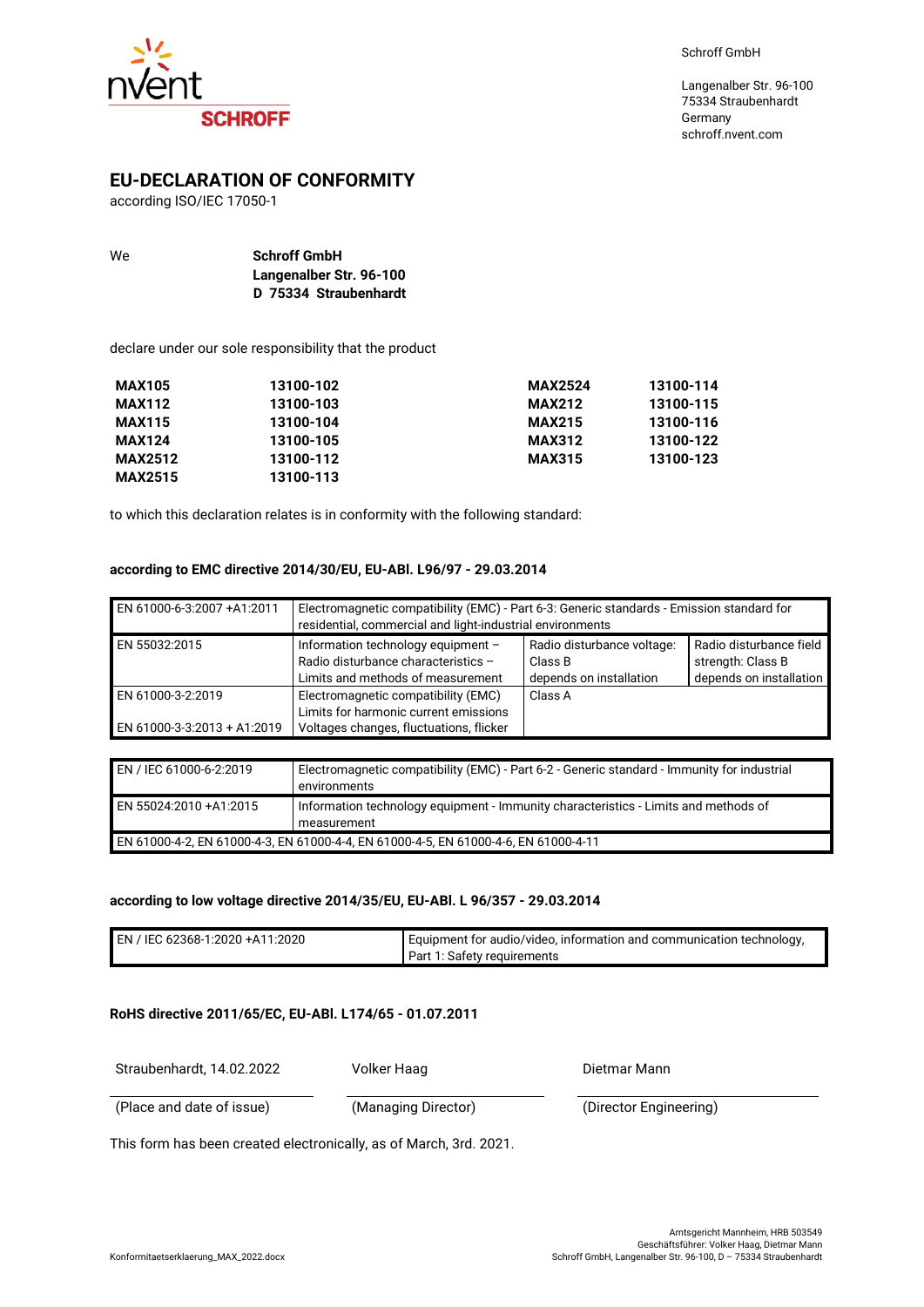



# **DÉCLARATION UE DE CONFORMITÉ**

suivant ISO/IEC 17050-1

| Nous | <b>Schroff GmbH</b>     |
|------|-------------------------|
|      | Langenalber Str. 96-100 |
|      | D 75334 Straubenhardt   |

déclarons sous notre seule responsabilité que le produit

| <b>MAX105</b>  | 13100-102 | <b>MAX2524</b> | 13100-114 |
|----------------|-----------|----------------|-----------|
| <b>MAX112</b>  | 13100-103 | <b>MAX212</b>  | 13100-115 |
| <b>MAX115</b>  | 13100-104 | <b>MAX215</b>  | 13100-116 |
| <b>MAX124</b>  | 13100-105 | <b>MAX312</b>  | 13100-122 |
| <b>MAX2512</b> | 13100-112 | <b>MAX315</b>  | 13100-123 |
| <b>MAX2515</b> | 13100-113 |                |           |

auquel se réfère cette déclaration est conforme à aux normes:

## **suivant directive CEM 2014/30/EU, EU-ABl. L96/97 - 29.03.2014**

| EN 61000-6-3:2007<br>+A1:2011                       | Compatibilité électromagnétique (CEM) - Norme générique émission<br>Partie 6-3: Résidentiel, commercial, industrie légère            |                                                                |                                                                             |
|-----------------------------------------------------|--------------------------------------------------------------------------------------------------------------------------------------|----------------------------------------------------------------|-----------------------------------------------------------------------------|
| EN 55032:2015                                       | Appareils de traitement de l'informationx -<br>Caractéristiques de perturbations radioélectriques<br>- Limites et méthodes de mesure | perturbation<br>radio-électrique:<br>Classe B<br>selon montage | amplitude du champ<br>magnétique perturbateur:<br>Classe B<br>selon montage |
| EN 61000-3-2:2019<br>EN 61000-3-3:2013 +<br>A1:2019 | Compatibilité électromagnétique (CEM)<br>Limites pour les émissions de courant<br>Variations, fluctuations de tension et flicker     | Classe A                                                       |                                                                             |

| EN / IEC 61000-6-2:2019                                                             | Compatibilité électromagnétique (CEM) - Partie 6-2 - Norme générique - Immunité pour les<br>environnement industriels |
|-------------------------------------------------------------------------------------|-----------------------------------------------------------------------------------------------------------------------|
| EN 55024:2010 +A1:2015                                                              | Appareils de traitement de l'information - Caractéristiques d'immunité - Limites et méthodes de                       |
|                                                                                     |                                                                                                                       |
|                                                                                     | mesure                                                                                                                |
| EN 61000-4-2. EN 61000-4-3. EN 61000-4-4. EN 61000-4-5. EN 61000-4-6. EN 61000-4-11 |                                                                                                                       |

#### **suivant directive basse tension 2014/35/EU, EU-ABl. L 96/357 - 29.03.2014**

| EN / IEC 62368-1:2020 | Équipements pour l'audio/vidéo, les technologies de l'information et de la communication, |
|-----------------------|-------------------------------------------------------------------------------------------|
| +A11:2020             | Partie 1 : Exigences de sécurité                                                          |

#### **directive RoHS 2011/65/CE, EU-ABl. L174/65 - 01.07.2011**

Straubenhardt, 14.02.2022 Volker Haag Dietmar Mann

(Lieu et date) (Managing Director) (Director Engineering)

Ce formulaire a été créé électroniquement dés, 3 mars. 2021.